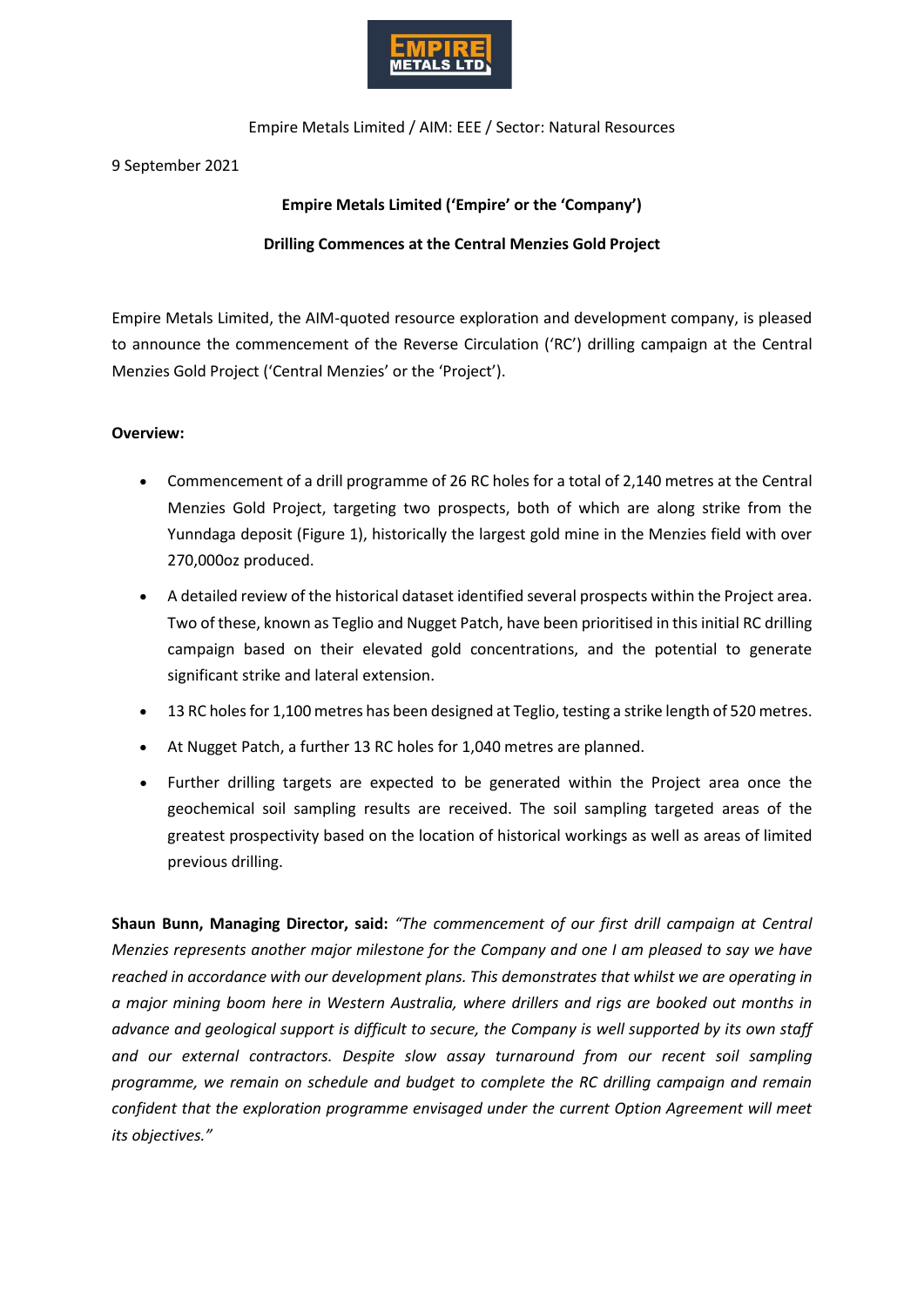

#### **The Central Menzies Gold Project**

In May 2021 Empire entered into an option agreement to acquire a 75% interest in the Central Menzies Gold Project, located in the Menzies Shire, approximately 115km north of the city of Kalgoorlie-Boulder and 10km south of the township of Menzies (Figure 1). Central Menzies consists of four prospecting tenements (P29/2631, 2362, 2363 and 2364) covering a total area of 618 hectares.



**Figure 1. Location of the Central Menzies Project**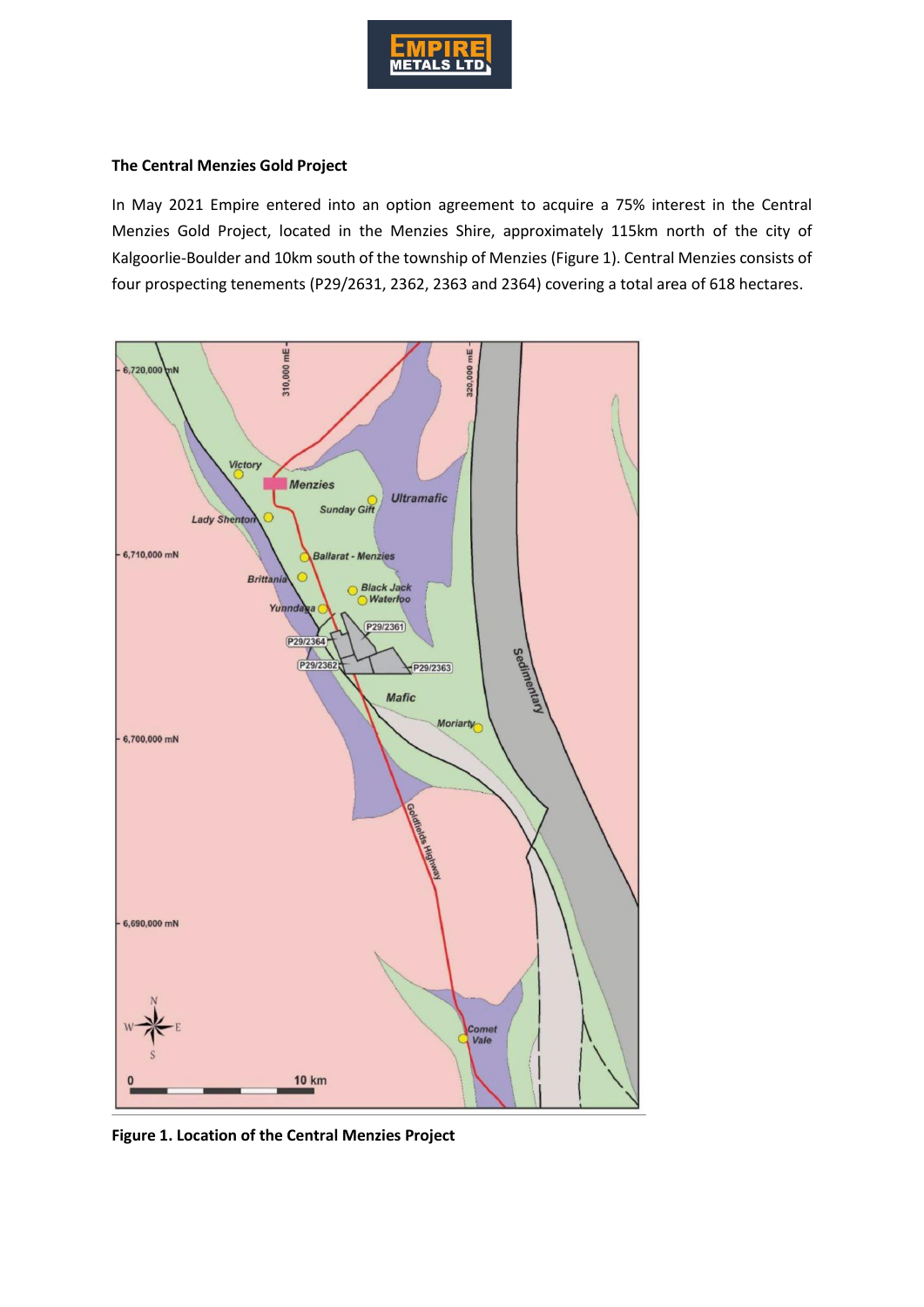

The tenements are located within a north-north-west trending greenstone belt, with basalts as the dominant hosts together with interbedded shales and magnetite-rich banded iron formations ("BIF"), with mineralisation hosted within the Bardoc-Menzies Shear Zone, or associated fault splays. Goldbearing quartz veins occur along the sheared contacts between basalts and sediments. A series of structurally controlled high-grade gold deposits have been historically mined in the region and display widespread exploration potential for high-grade extensions.

A soil sampling programme was carried out in July 2021, with sampling sites situated on each of the four licences, although largely focused on P29/2361 and P29/2363. The sampling grid was 160m x 40m and samples were collected from 10-30cm below surface using standard industry practices.

The areas selected for sampling represented areas of the greatest prospectivity based on the location of historical workings as well as where there has been a low density of drilling (Figure 2). Essentially the tenements, other than P29/2364 which has been the subject of previous rotary air blast ("RAB") drilling campaigns, were devoid of surface geochemistry hence the primary target of this soil sampling programme was to delineate a mineralised footprint around the old mine workings and locate anomalism indicative of new primary lodes.

Due to slower than expected assay turnaround the geochemical mapping work has yet to be completed. The assays results are expected in September 2021, and these will help inform the next phase of site investigations and exploration activities.